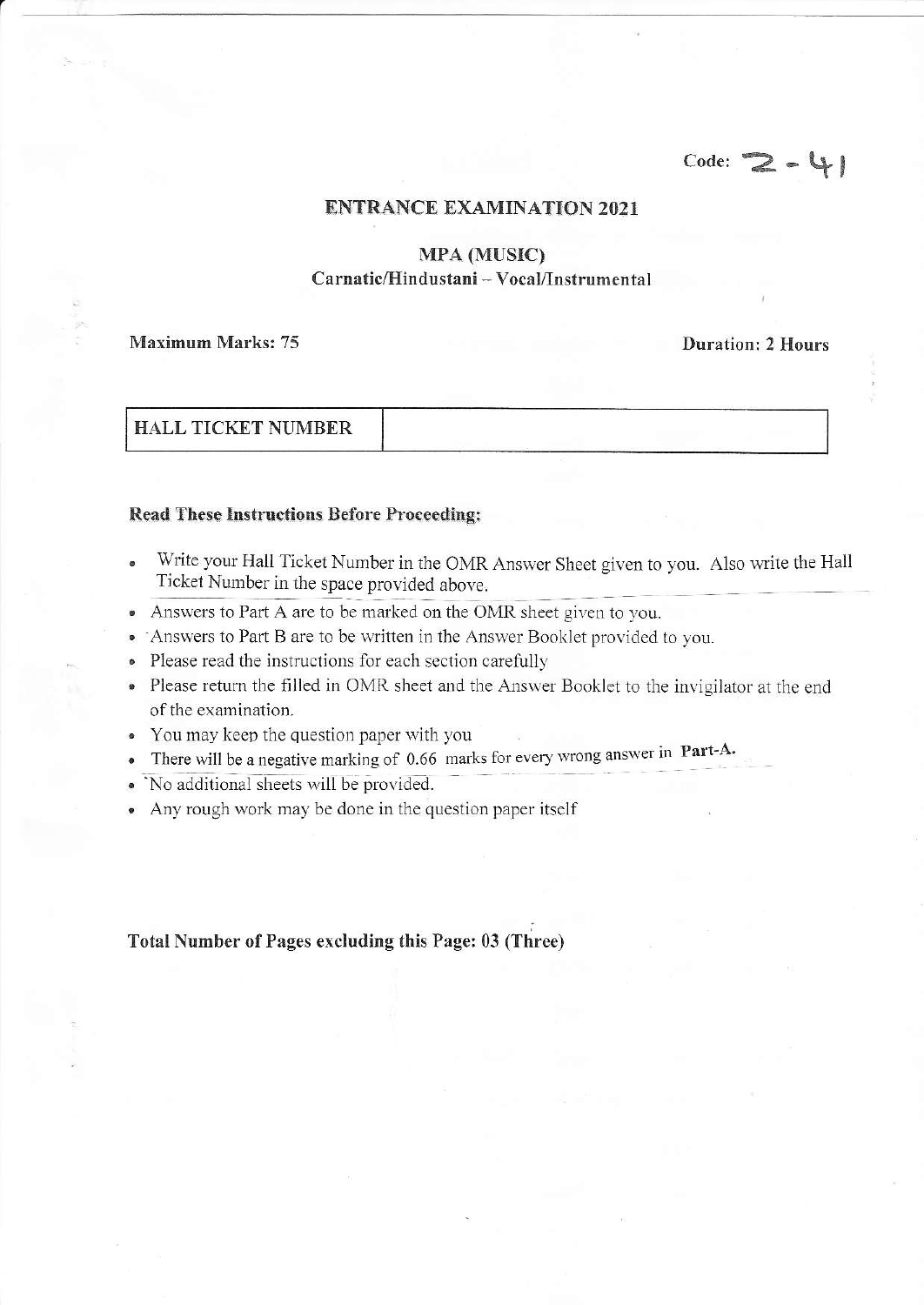$2 - 41$ 

# $PART-A$

| I.  | Multiple Choice Questions $(25 \times 2 = 50 \text{ Marks})$  |    |                   |                 |                  |        |                    |
|-----|---------------------------------------------------------------|----|-------------------|-----------------|------------------|--------|--------------------|
|     | (Enter the correct answer in the OMR sheet)                   |    |                   |                 |                  |        |                    |
| 1.  | Pitch, Loudness and Timbre are the characteristics of         |    |                   |                 |                  |        |                    |
|     | A) Sound                                                      |    | B) Mela           |                 | C) Raga          | D)     | Tala               |
| 2.  | Brihaddesi was written by                                     |    |                   |                 |                  |        |                    |
|     | A) Dattila                                                    | B) | Bharata           | $\mathcal{C}$   | Matanga          |        | D) Sarngadeva      |
| 3.  | Number of Rasa-s mentioned in Natya Shastra                   |    |                   |                 |                  |        |                    |
|     | A) 8                                                          |    | B) 11             |                 | $C)$ 12          | $D)$ 7 |                    |
| 4.  | A person who composes text as well as music is known as       |    |                   |                 |                  |        |                    |
|     | A) Gayaka                                                     | B) | Nayaka            |                 | C) Vaggeyakara   |        | D) Vadaka          |
| 5.  | Which one is a Tata Vadya ?                                   |    |                   |                 |                  |        |                    |
|     | A) Khol                                                       | B) | Tabla             | $\mathcal{C}$   | Harmonium        |        | D) Sitar           |
| 6.  | Manda and Chhandovati are the names of                        |    |                   |                 |                  |        |                    |
|     | A) Jati                                                       |    | B) Giti           | $\mathcal{C}$ ) | Sruti            |        | D) Raga            |
| 7.  | Sangeeta Ratnakara was written by                             |    |                   |                 |                  |        |                    |
|     | A) Sarngadeva                                                 |    | B) Nanyadeva      |                 | C) Narada        |        | D) Bharata         |
| 8.  | Which of the following is not a gamaka?                       |    |                   |                 |                  |        |                    |
|     | A) Leena                                                      |    | B) Andolita       | $\mathcal{C}$   | Plavita          |        | D) Saamika         |
| 9.  | Musical celebrity who systematised Hindustani Music Education |    |                   |                 |                  |        |                    |
|     | A) D V Paluskar                                               |    | B) V N Bhatkhande |                 | C) Bhimsen Joshi |        | D) S N Ratanjankar |
| 10. | What is 'Druta' Laya?                                         |    |                   |                 |                  |        |                    |
|     | Slow tempo<br>A)                                              | B) | Fast tempo        | C)              | Medium tempo     | D)     | Very slow tempo    |

 $\mathbf{1}$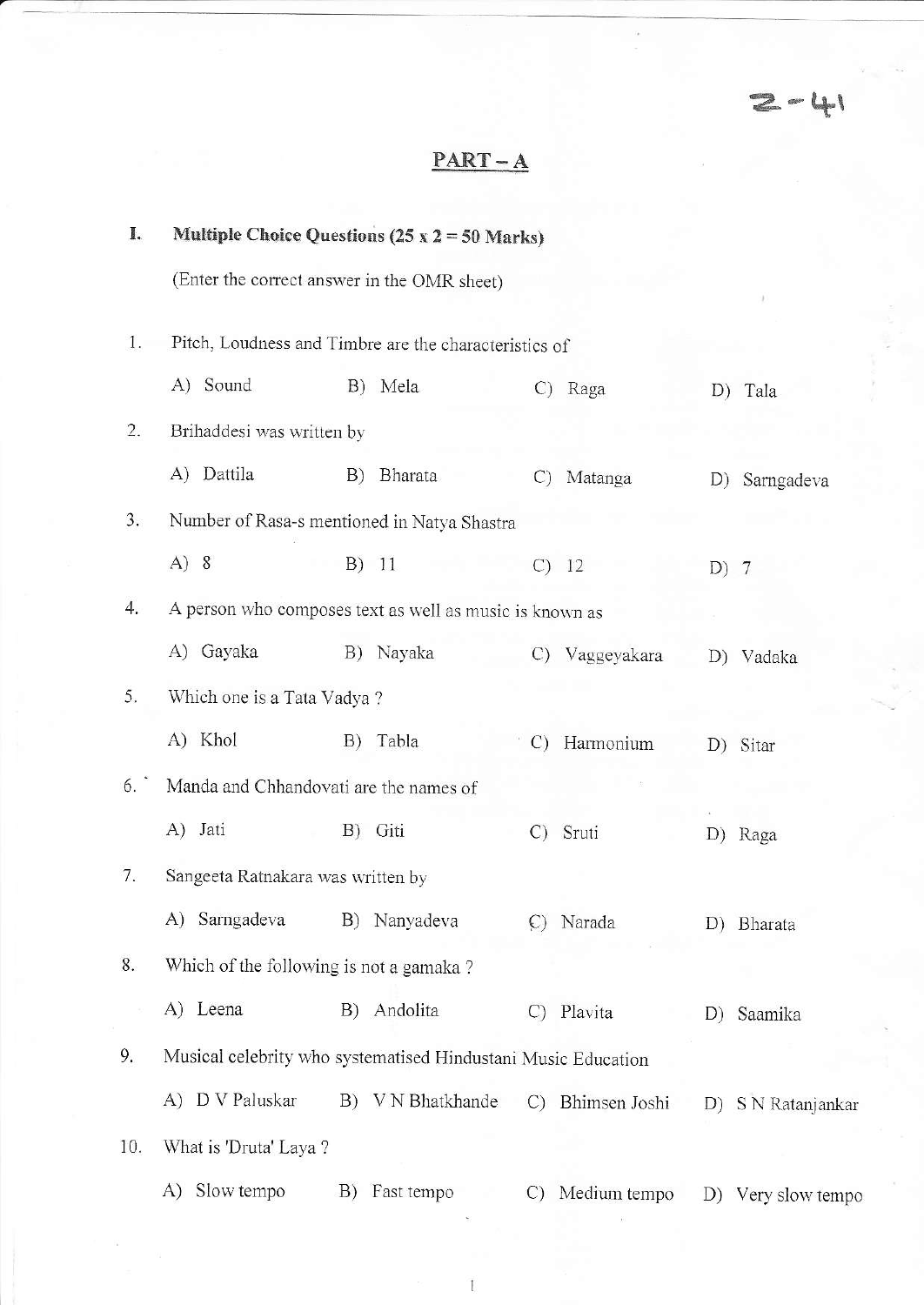|  | 11. | Which of the following is a Samvaadi swara pair?    |    |              |                 |            |      |                 |  |  |
|--|-----|-----------------------------------------------------|----|--------------|-----------------|------------|------|-----------------|--|--|
|  |     | A) Sa-Pa                                            |    | B) Ga-Pa     | $\mathcal{C}$   | Pa-Dha     |      | D) Ri-Ga        |  |  |
|  | 12. | Sphurita and Andolita are the types of              |    |              |                 |            |      |                 |  |  |
|  |     | A) Jati                                             |    | B) Gamaka    |                 | C) Kaku    |      | D) Yati         |  |  |
|  | 13. | Hindustani equivalent of the musical form 'Tillana' |    |              |                 |            |      |                 |  |  |
|  |     | A) Tarana                                           | B) | Тарра        | C)              | Thumri     | D)   | Dadra           |  |  |
|  | 14. | Number of Sruti-s in a Sthayi / Saptak              |    |              |                 |            |      |                 |  |  |
|  |     | A) 12                                               |    | B) 16        |                 | $C)$ 22    |      | D) 24           |  |  |
|  | 15. | Identify the odd one out                            |    |              |                 |            |      |                 |  |  |
|  |     | A) Sruti                                            |    | B) Svara     |                 | C) Nada    |      | D) Laya         |  |  |
|  | 16. | Which of the following is an 'Achala' Svara?        |    |              |                 |            |      |                 |  |  |
|  |     | A) Madhyama                                         |    | B) Dhaivata  | $\mathcal{C}$   | Gandhara   |      | D) Shadja       |  |  |
|  | 17. | Varja Svara-s in Raga Kalavati / Valaji             |    |              |                 |            |      |                 |  |  |
|  |     | A) Ri-Dha                                           |    | B) Ri-Pa     | $\mathcal{C}$ ) | Ri-Ma      |      | D) Ri-Ni        |  |  |
|  | 18. | Instruments Veena and Sitar are examples of         |    |              |                 |            |      |                 |  |  |
|  |     | A) Lohaja                                           | B) | Sareeraja    | $\mathcal{C}$   | Nakhaja    | D)   | Charmaja        |  |  |
|  | 19. | The term 'Raga' emerged from the time of            |    |              |                 |            |      |                 |  |  |
|  |     | A) Bharata                                          |    | B) Matanga   | (C)             | Sarngadeva |      | D) Narada       |  |  |
|  | 20. | The subject of Music was mainly dealt in            |    |              |                 |            |      |                 |  |  |
|  |     | A) Rig Veda                                         |    | B) Sama Veda | $\mathcal{C}$   | Yajur Veda |      | D) Atharva Veda |  |  |
|  | 21. | Total number of chapters in 'Sangeeta Ratnakara'    |    |              |                 |            |      |                 |  |  |
|  |     | A) 10                                               |    | B) 36        | $C)$ 7          |            | D) 9 |                 |  |  |
|  | 22. | Choose the odd one                                  |    |              |                 |            |      |                 |  |  |
|  |     | Violin<br>A)                                        | B) | Viola        | $\mathcal{C}$   | Cello      | D)   | Dilruba         |  |  |

 $\overline{\omega}$ 

 $2 - 41$ 

 $\frac{1}{2} \sum_{i=1}^{n} \frac{1}{(2i-1)!} \sum_{i=1}^{n} \frac{1}{(2i-1)!} \sum_{i=1}^{n} \frac{1}{(2i-1)!} \sum_{i=1}^{n} \frac{1}{(2i-1)!} \sum_{i=1}^{n} \frac{1}{(2i-1)!} \sum_{i=1}^{n} \frac{1}{(2i-1)!} \sum_{i=1}^{n} \frac{1}{(2i-1)!} \sum_{i=1}^{n} \frac{1}{(2i-1)!} \sum_{i=1}^{n} \frac{1}{(2i-1)!} \sum_{i=1}^{n} \frac{1}{$ 

 $\tilde{\mathcal{V}}(\mathbf{z})$ 

 $\sqrt{2}$ 

 $\bar{\epsilon}$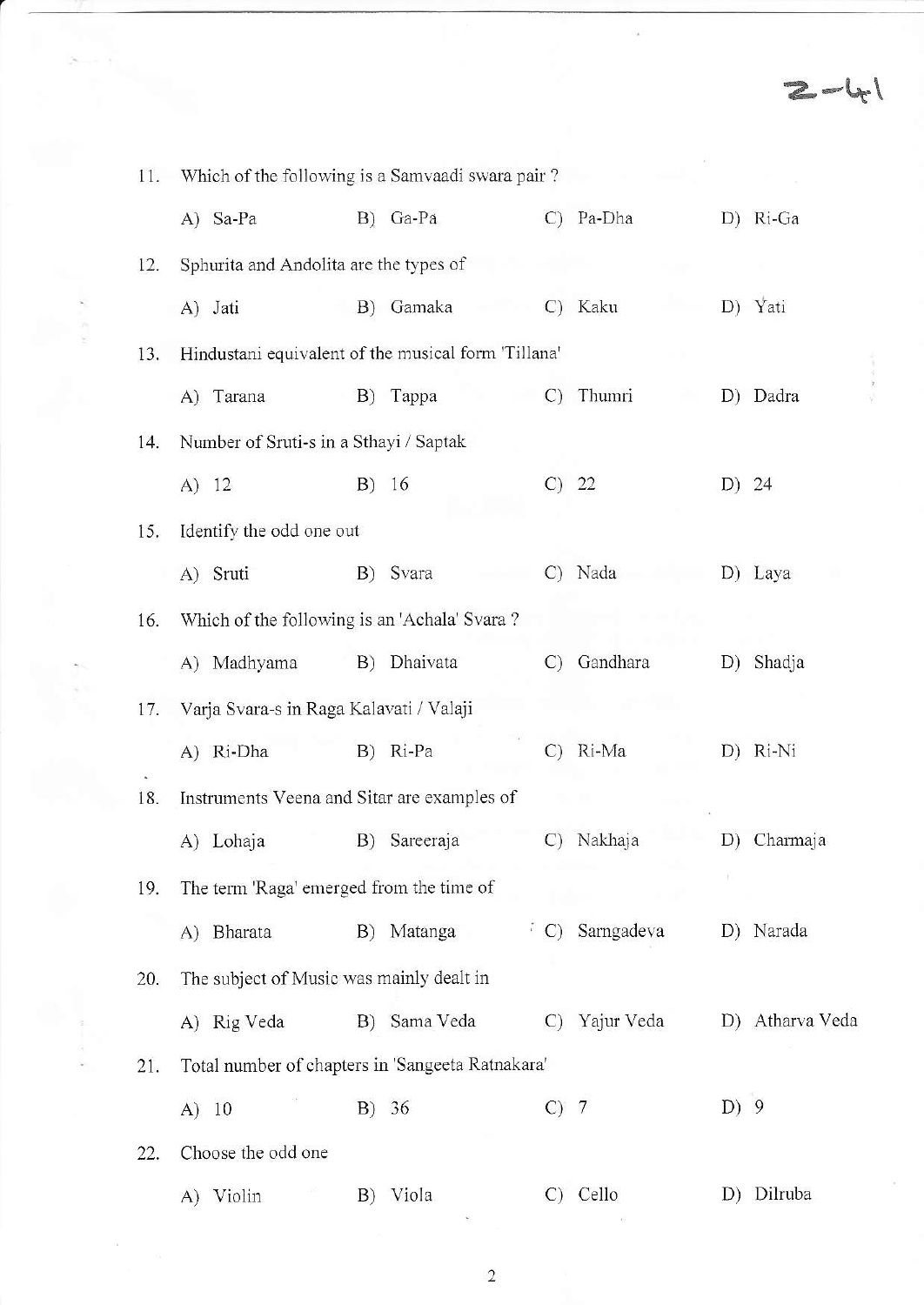$2 - 41$ 

| 23.                                                                 | Which among these is a variety of Svara? |                    |               |                    |  |  |  |  |  |
|---------------------------------------------------------------------|------------------------------------------|--------------------|---------------|--------------------|--|--|--|--|--|
|                                                                     | Anuvadi<br>A)                            | B)<br>Upanga       | Varja         | Vakra<br>D)        |  |  |  |  |  |
| 24.<br>A song depicting the characteristics of a particular Raga is |                                          |                    |               |                    |  |  |  |  |  |
|                                                                     | Sadharana Gita<br>A)                     | B)<br>Samanya Gita | Lakshana Gita | Lakshya Gita<br>D) |  |  |  |  |  |
| 25.                                                                 | Identify the wrong pair                  |                    |               |                    |  |  |  |  |  |
|                                                                     | Dhatu-Matu<br>A)                         | Sruti-Laya<br>B)   | Vadi-Vivadi   | Arohana-Avarohana  |  |  |  |  |  |

### $PART - B$

#### Descriptive Questions  $(5 x 5 = 25 Marks)$ II.

Answer any 5 of the following questions in not more than 500 words  $\bullet$ 

Write the answers in the Booklet provided  $\bullet$ 

Describe the classification of Indian musical instruments. 1.

Explain the role of Social Media and streaming platforms in the propagation of music.  $2.$ 

Discuss the interplay of Indian and Western musical cultures. 3.

Briefly describe an instrument of your choice.  $4.$ 

5. Write the Raga Lakshana of any Shadava raga that you have learnt.

Compare and contrast Hindustani and Carnatic music systems. 6.

7. Elucidate about Svaralipi/Notation system.